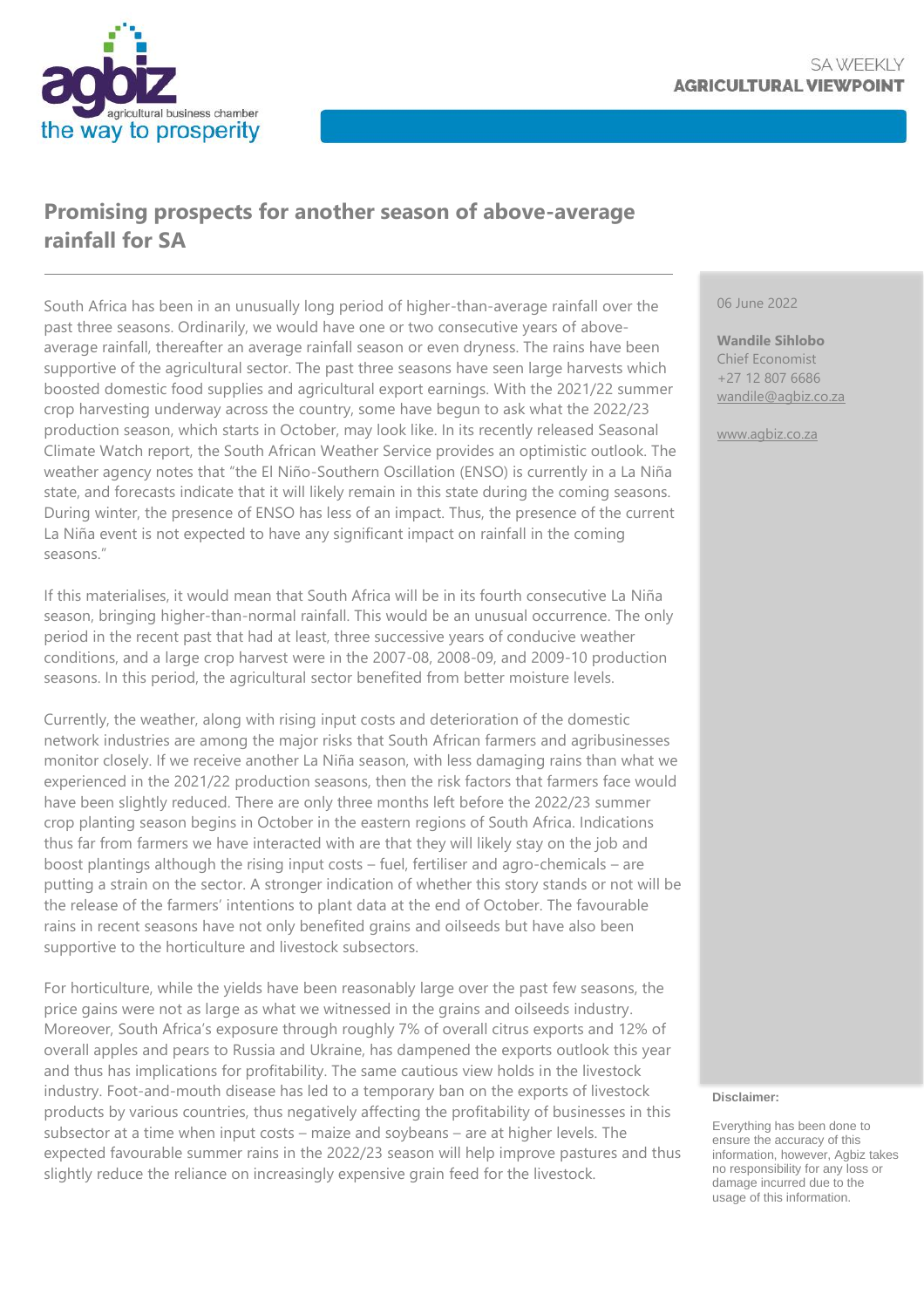To emphasise a point we made last week, the domestic network industry challenges – road, rail, water, electricity and ports – will take a while to be fixed. The positive is that all key policy documents, the ANC's policy briefing papers, and the Agriculture and Agro-processing Master Plan reflect on these aspects and centre improvements to the networks industry as critical to driving growth in South Africa's agriculture. The government's Operation Vulindlela has already made some progress towards easing some of these infrastructure constraints but a lot still needs to be done. The master plan, has better prospects of quicker implementation if it receives buy-in of the line departments responsible for these network industries.

In sum, South Africa's agriculture faces numerous challenges, but the weather conditions continue to contribute positively to the growth of the sector. These optimistic preliminary projections for weather conditions are an important signal for a strong harvest, particularly for farmers who may have to incur debt for inputs purchases in the 2023 season as fertilisers and agro-chemical prices have more than doubled from the 2019 levels. This also means that the global grains and oilseeds prices, and indeed in South Africa, could remain elevated for some time. Ordinarily, while a La Niña season brings rains in the Southern Africa region, the South America region tends to experience dryness. If this holds in the 2022/23 season, then the global grains and oilseeds stock levels might not recover much, and with ongoing geopolitical tensions, an environment of higher grains and oilseeds prices could persist. Such conditions should be an additional incentive to take risks and plan for the 2022/23 season. More will unfold in the coming months, but we remain optimistic about plantings, even in the face of higher input costs.

### **Weekly highlights**

#### **SA agriculture registers positive jobs growth in Q1, 2022**

South Africa's 2021/22 agricultural production season started on a rough footing. The excessive rains in various regions of the country damaged some field crops and vegetables and necessitated replanting. We feared that the effects of the rough start of the year would show in primary agriculture jobs numbers. Positively, the data released by Statistics South Africa last week shows a 7% year-on-year improvement in primary agriculture jobs to 844 389 jobs in the first quarter of this year.<sup>1</sup> This is well above the long-term agricultural employment of 780 000. The increased activity on farms during the replanting process, combined with the decent deciduous fruit harvest, supported employment. Other subsectors such as livestock also contributed to employment. The subsectors that shaved employment during this period were forestry and aquaculture (ocean and coastal fishing and fish farms).

The Western Cape, Northern Cape, Free State, North West and Limpopo registered job gains from a provincial perspective. These overshadowed losses in employment in other provinces. Hence, the overall primary agriculture employment increased by 7% y/y, as stated above.

With expectations of decent citrus, summer grains and oilseeds harvests, and fairly good activity in other subsectors of agriculture, we believe primary agriculture employment could remain at these robust levels this year. The livestock and wool industries, which are confronted by rising feed costs and foot-and-mouth disease outbreaks, with the latter leading to an export ban, are in the uncertain territory and worth close monitoring. Other subsectors of agriculture face general challenges around the inadequate functioning of network industries – roads, rail, ports, water, and electricity, and poorly functioning municipalities, leading to an increase in the costs of doing business. Moreover, the challenging economic conditions in the country have, in some areas, led to labour unrest,

<sup>1</sup> On a quarterly perspective, the jobs are down by 4% from the last quarter of 2021.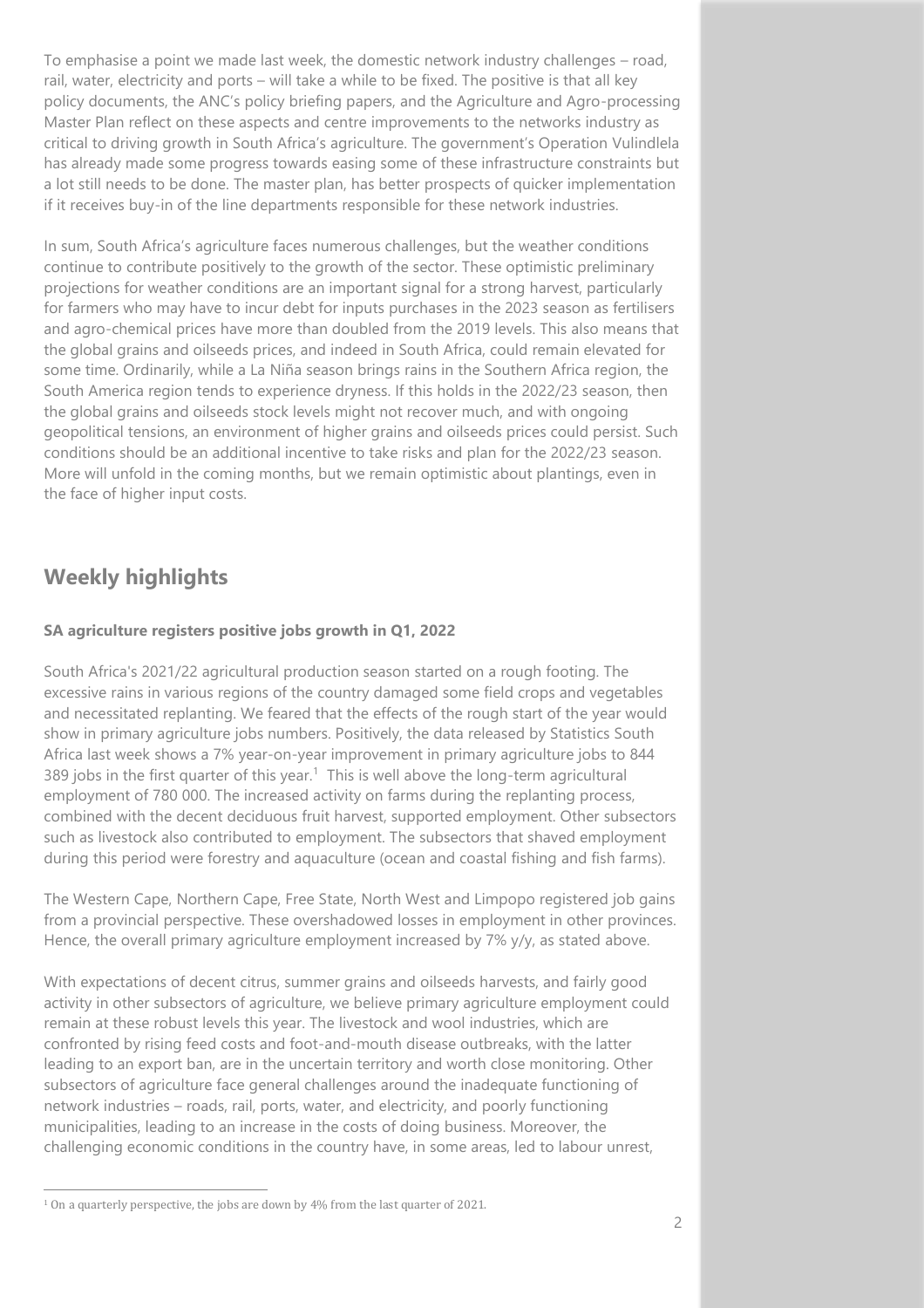which also requires a close eye. Still, we are positive about agriculture's ability to provide employment even in these challenging times.

**Exhibit 1: South Africa's agriculture employment**



Source: Stats SA and Agbiz Research

### **Data releases this week**

We start the week with a global focus, where today the United States Department of Agriculture (USDA) will publish its weekly **US Crop Progress** data. In the previous release, in the week of 29 May 2022, maize and soybean plantings were nearly complete, although still behind the 2021 pace because of dryness in some regions of the US. For example, about 86% of the US maize hectares had been planted compared with 94% on 29 May 2021. Moreover, 66% of the soybeans had been planted compared with 83% in the corresponding period last year. On Thursday, the USDA will release the **US Weekly Export Sales** data.

Domestically, on Tuesday, Statistics South Africa will release the **Gross Domestic Product (GDP)** for the first quarter of the year. Our focus in these data will be on agriculture. While the agricultural sector is in good shape with production well above the long-term average level, we expect a contraction in 2022 because of a lower crop than last year and base effects. Moreover, the agricultural quarterly numbers tend to be quite volatile, and thus, we place more emphasis on the annual average performance.

On Thursday, SAGIS will publish the **Weekly Grain Trade** data for the week of 03 June 2022. In the previous release on 27 May, which was the fourth week of South Africa's 2022/23 maize marketing year, the weekly exports amounted to 106 870 tonnes. The key markets were Japan, South Korea and the Southern Africa region. This brought the total 2022/23 exports to 278 484 tonnes out of the seasonal export forecast of 3,2 million tonnes. This is slightly down from 4,1 million tonnes in the past season due to an expected reduction in the harvest.

South Africa is a net importer of wheat, and 27 May was the 35th week of the 2021/22 marketing year. The total imports are now at 1,07 million tonnes out of the seasonal import forecast of 1,48 million tonnes (slightly below the 2020/21 marketing year imports of 1,51 million tonnes because of a large domestic harvest).